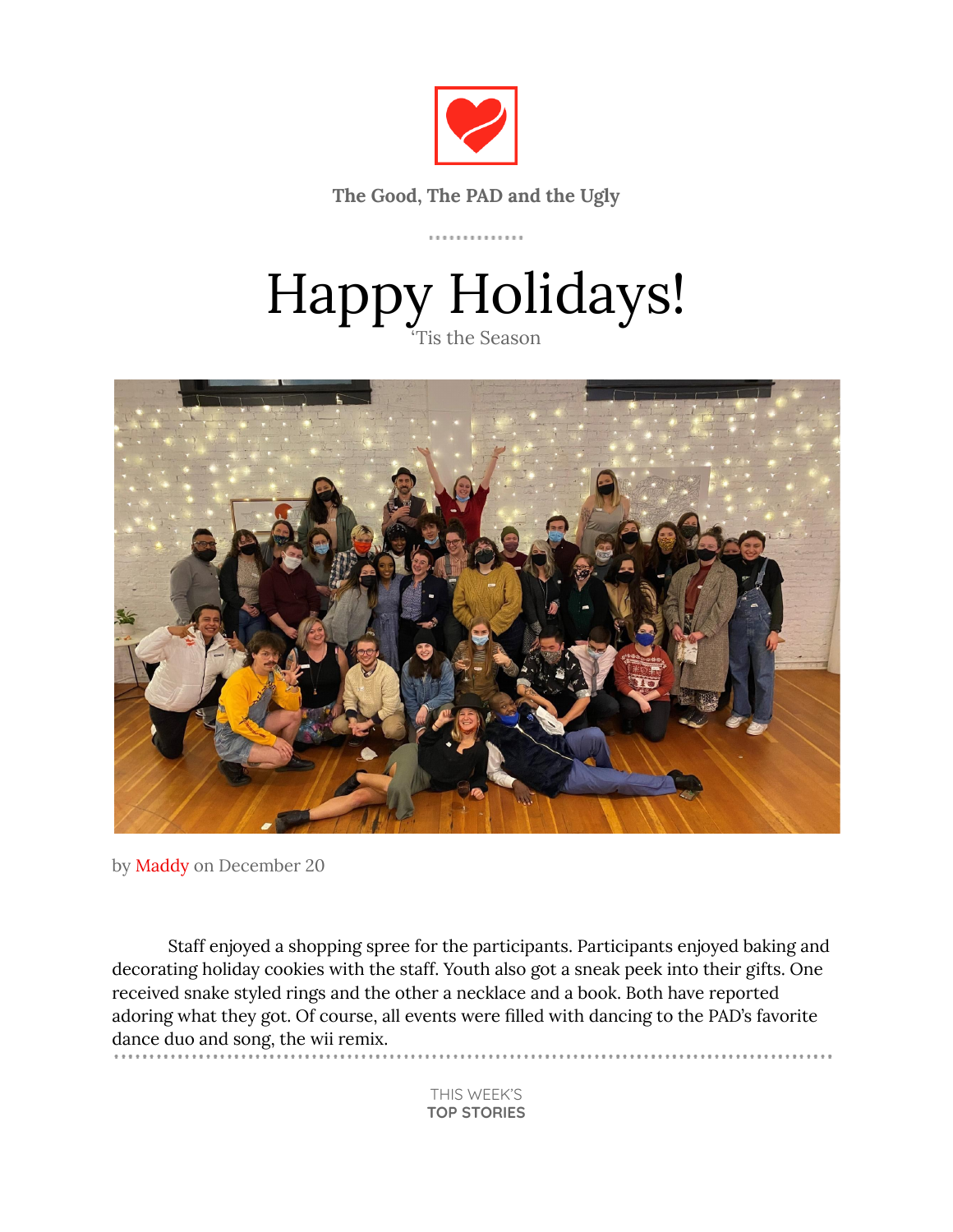

# Auditors and Authors!

by Maddy on December 20

While the PAD was getting evaluated, the participants went on an adventure to the Firehouse Cafe and Village Books. Youth enjoyed donut muffins and coca and shopped for a trinket or book. One youth reported getting gems stating, "I like them." The other reported attaining a, "Witch pigeon, their name is Ariletto Felix, Ari for short." The trip was ended by a stop by the bay and watching the water.

# Winter Break

by Maddy on December 18

Participants get to enjoy a break for the holidays and the new year. So far, it has been filled with baking, music, games and laughs. The program has had a few outings since the beginning and have been vivid with joy. Forecast calls for snow and cocoa!



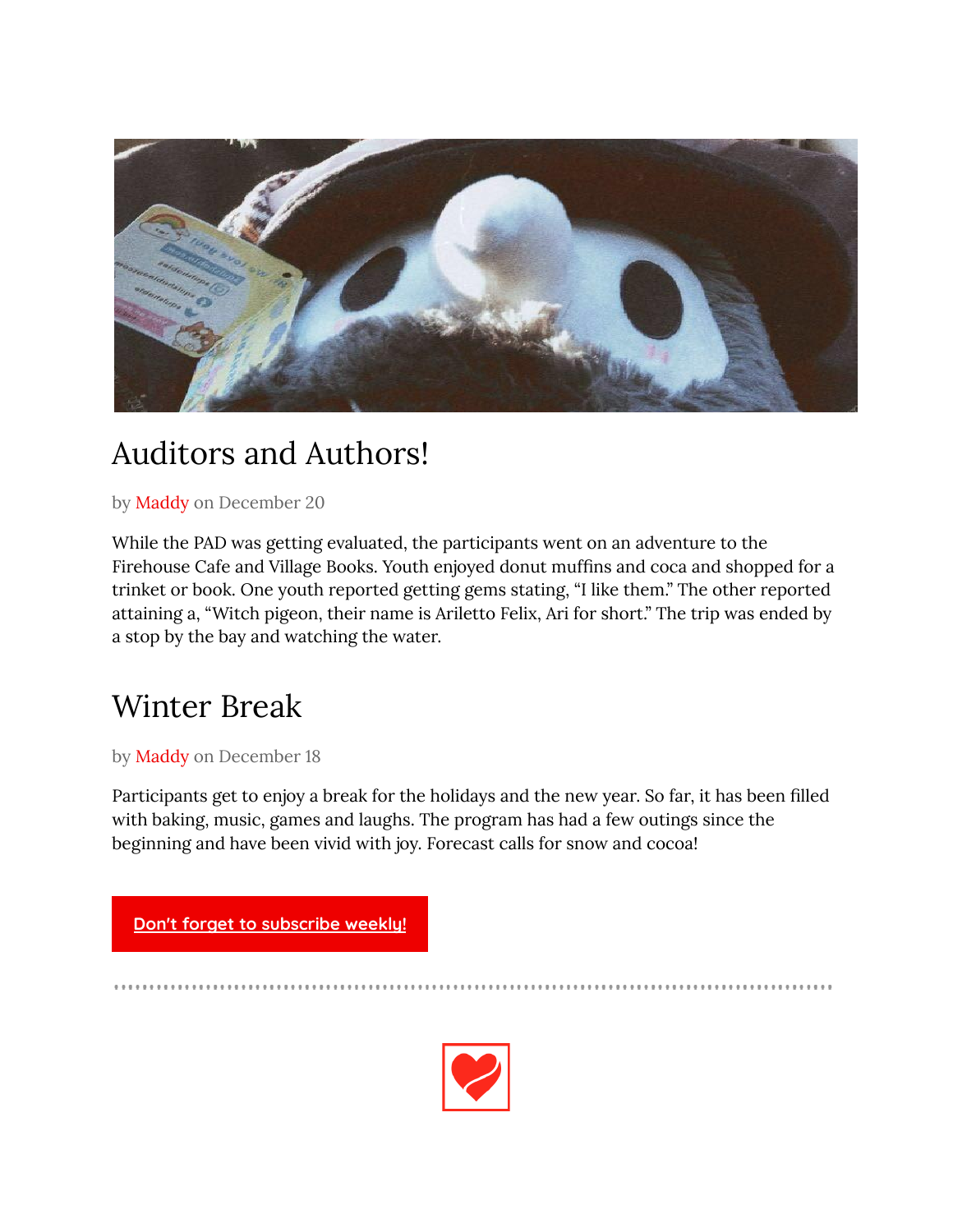

### Jason

Executive director

When asked by participants about their favorite tree, staff said, "Evergreen and sleeping willows. They are a southern style while evergreens are more northern. I love the pacific northwest, it's so calming. I have a tattoo of one, they messed it up.

### Gabby

Associate Director

When asked by participants about their favorite word, staff said, "Love, and in honor of the great late bell hooks."

#### Terrance

Manager

Currently enjoying a vacation

## Cass

Case Manager

When asked by participants about avocado toast, staff said, "I really enjoy it. I don't think it's the reason for Millenials not being able to afford houses though."

### Joel

Supervisor

When asked by participants if the gym was a bug, what bug would it be? Staff said, "I don't know, you always get me with those."

# Grady

Swing

When asked by participants about light refraction being reversed, staff said, "Um I'm going to need some time to think about that. You're probably copying this down as my response? Is that my answer then? No one would be able to see because our eyes are designed to see inconsistencies and waves of light giving us what we perceive."

### Mac

Swing/Night

When asked by participants if they've ever seen a shooting star, staff said, "Does animal crossing count? I think I have."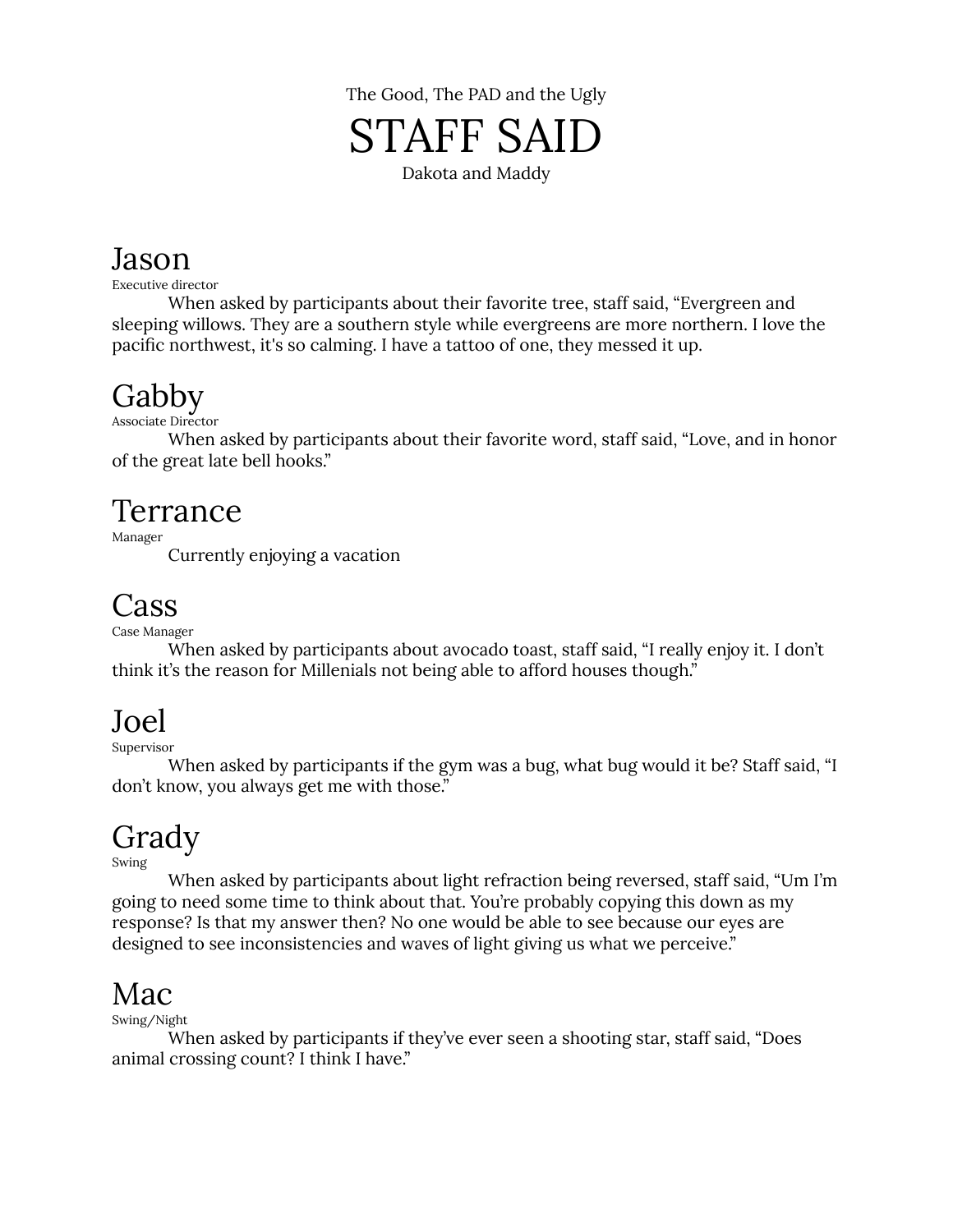### David

Day/Night/Maybe Swing

When asked by participants about whether they have ever drank hand sanitizer, staff said, "No, why? Uhh because it's toxic."

# Charlie

Night

When asked by participants about how they like their pillows, staff said, "That's the longer question? What's the shorter one? To answer the pillow question, I've had the exact same pillow for 17 years. It's temportheurputic and I will never replace it."

# Haley

Day/Swing

When asked by participants about Santa working for the elves, staff said, "Oh, well that's not right."

## Conner

Day

When asked by participants about defining Indigo, staff said, "Indigo, um, when you are um, \*long pause\* asking where your friend Indi might've gone you might say 'where did Indi go?'"

### Peter

Night

When asked by participants about their college experience, staff said, "someone managed to throw up on the ceiling one time and it never got cleaned. I don't know how it got up there but yeah that happened."

### Leo

New

When asked by participants whether it's bird or birb? Staff said, "Birb always. Do I have to have a reason? Um, because it feels better in my mouth, bird ends too quickly whereas birb just feels good, 'It's a birb!' You know?"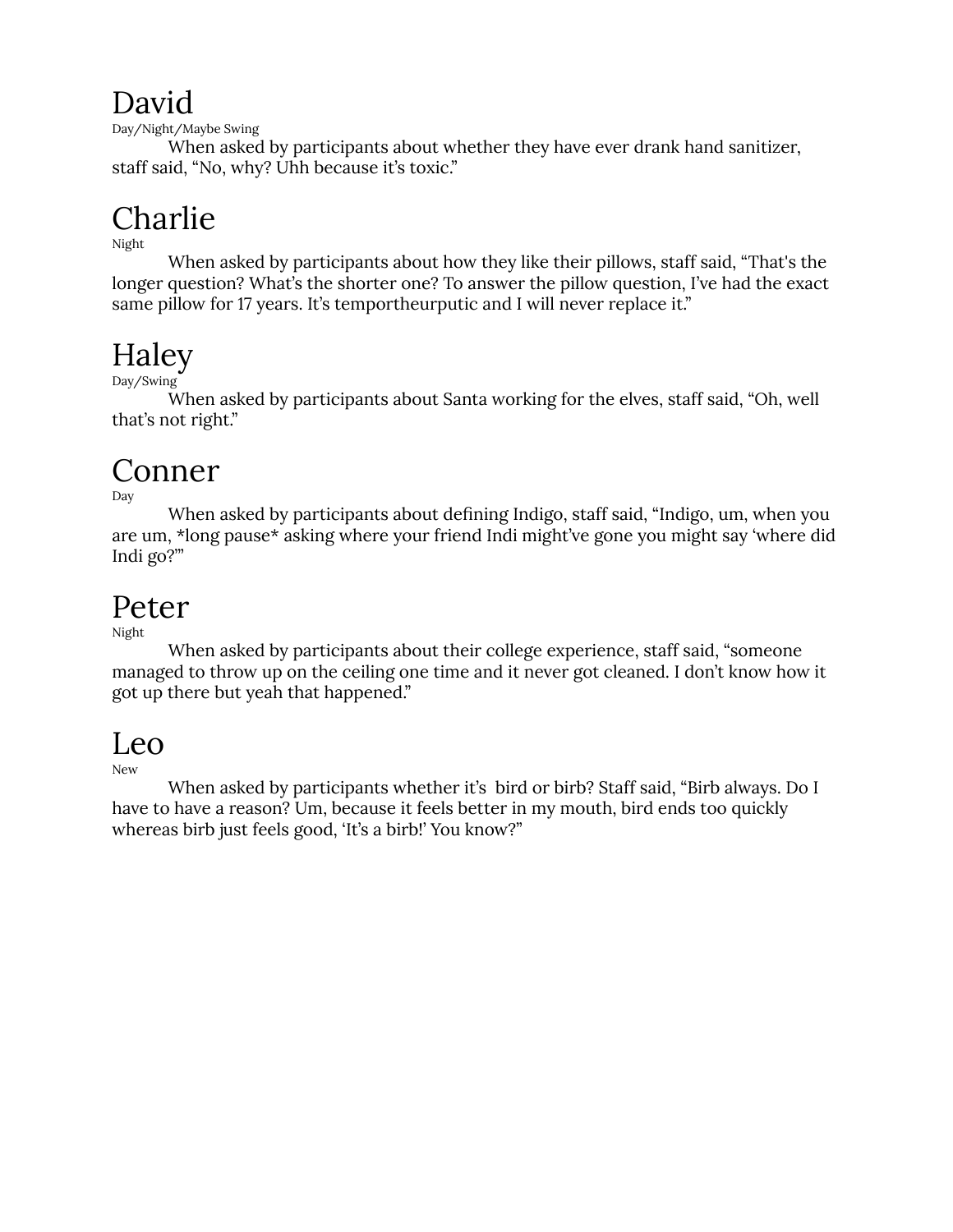



How long have you been Executive Director? "I have been Executive Director since February 1st, 2021."

#### How do you like your position?

"I like it, it gives me access to different seats or positions if you will."

#### What's your favorite part of your job?

"It's the young people, they are the core of our mission and our project. We have a lot of privileges, in the way that we can take care of our staff. And we have good staff to take care of our youth. I really believe in being able to look over it all and make sure every need is getting met."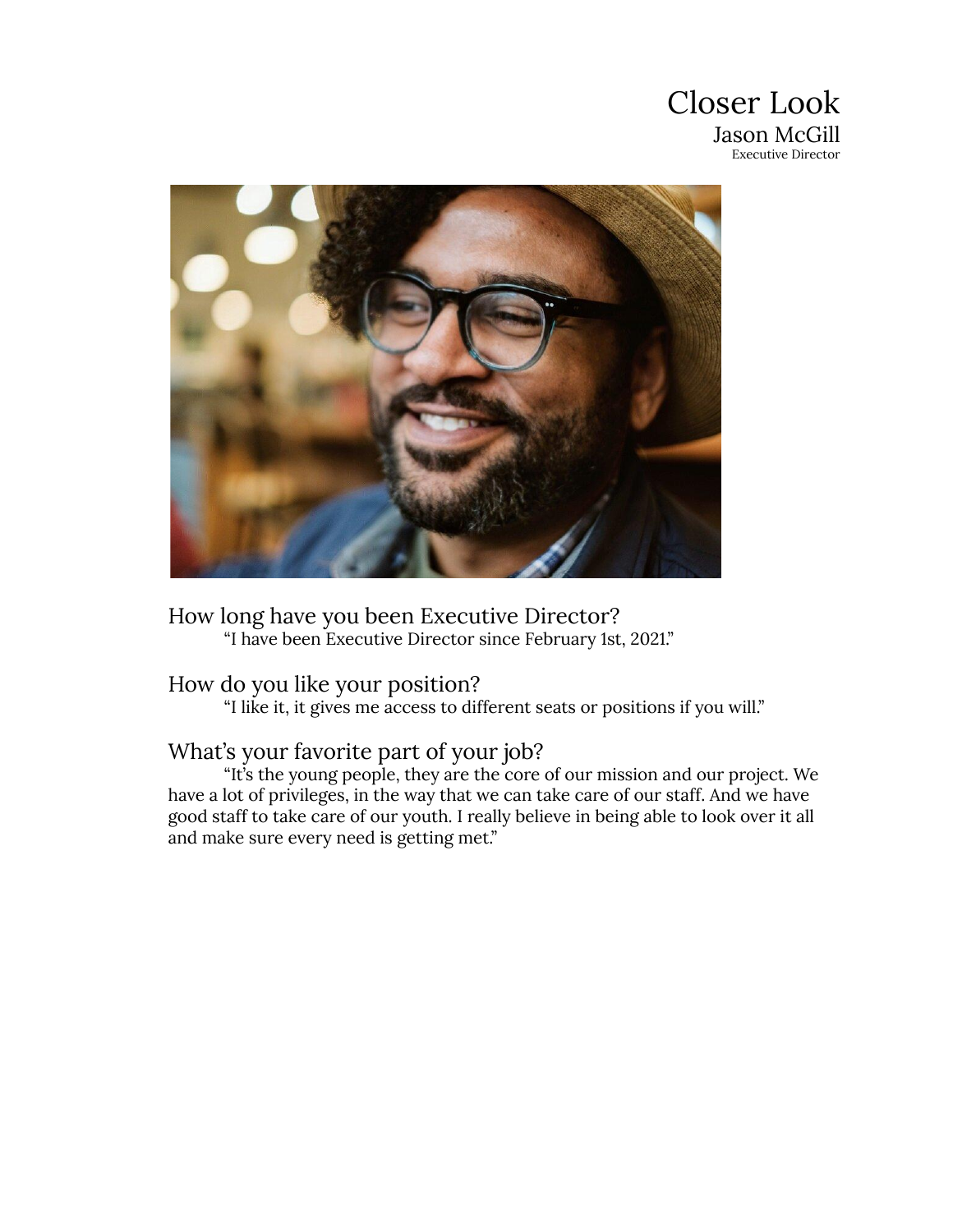#### Games

Join us now for monopoly, daring contest and super smash

Another PAD phase has arrived with our regular game nights of monopoly and other board games followed by day time super smash bros. All the staff are getting better. Winning may be harder than you thought now.

### News Names

#### $\triangleright$  Monopolizer of the week

Charlie, maybe it's strategy, maybe it's cheating. Either way, he's too good.

#### $\triangleright$  Positivity of the week

Haley, pushing through and bringing light to the program, Thank you for brightening our days!

#### ➢ Best dance moves

MaKe and DaKe, Wii remixing it up and the full choreography is impressive and a good workout.

#### $\triangleright$  Leader of the week

Big boss man himself, Gabby, leading youth and staff to safety during our fire drill.

#### $\triangleright$  Most talked about

David, everyone has something sweet to say. Working hard and warming hearts, not to mention the food is amazing.

 $\blacktriangleright$  Late night talks

Gabby and Peter, college life seems fun and totally something that looks like a good option when discussing the lower and funnier moments of it all.

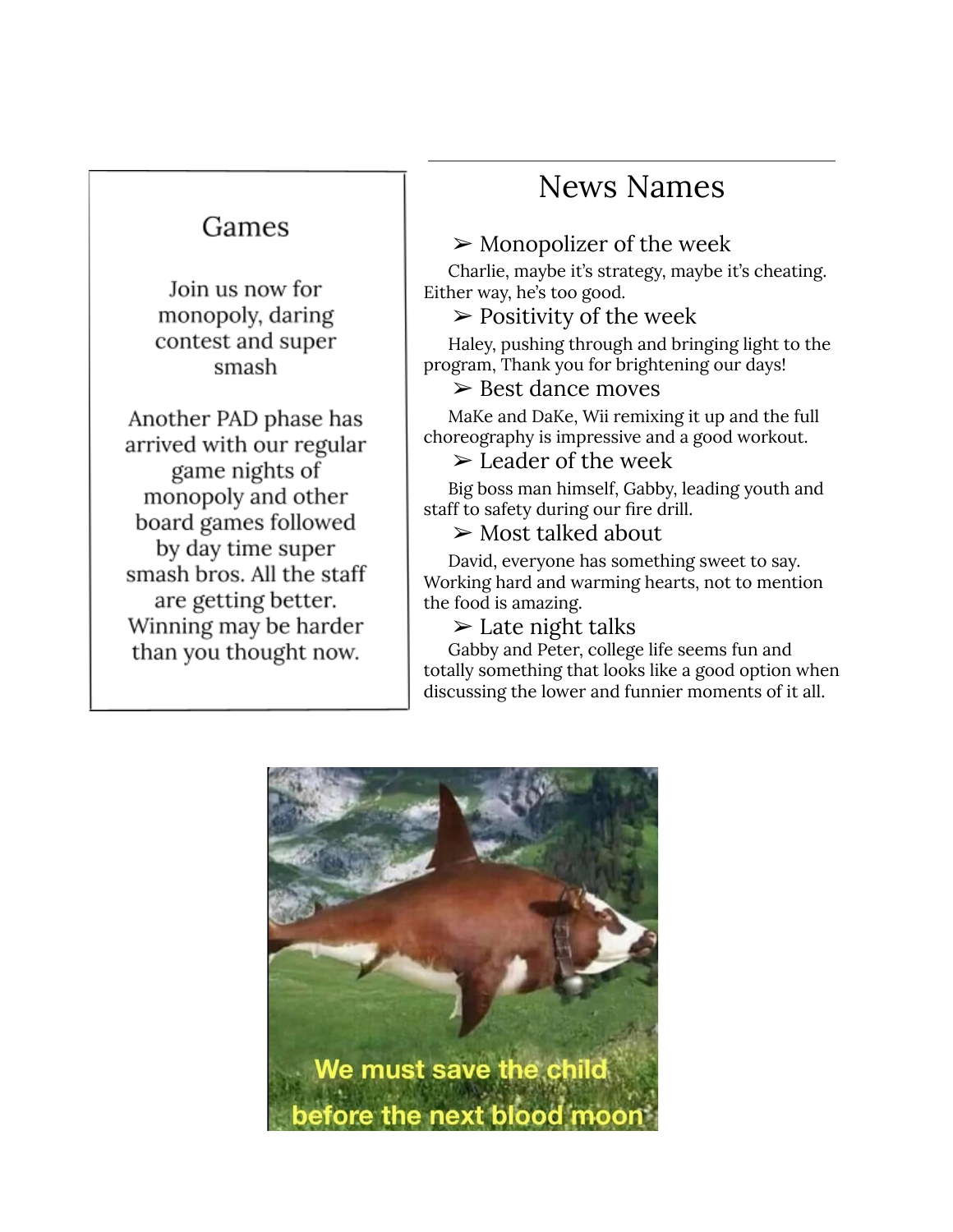# Controversial Question

Which came first, the orange or orange?

-"So I'm going to answer your question with a question. What color are bananas? Actually I changed it. Alright the question I'm answering your question with is what color is the sun and why don't we call the color of the sun banana?" -"I would say the orange. Well that's a good question. You know what? I think it's the orange." -"Orange color because it was the orange paint that came before the orange tree came along." -"The concept of orange supersedes the actual orange. There are plenty of other things perceived as orange. Whereas the concept of the name has been short lived due to sapien evolution being around much longer then the name of the color." -"This question is beyond my mental capacity. It seems more fair to say because the orange was perhaps deemed the color orange after discovery of the fruit but then again it's not hard to put red and yellow together." -"The orange. Cause it's The orange with a capital T." -"Orange. I know for a fact the color orange existed before the fruit orange and that's because someone must've used that name to identify the fruit, but the eminence of the color was around much longer before the fruit." -"\*Crippling confusion\* I was reminded today in one of my meetings by someone else that people don't experience time in a linear way and everyone's experience of time is different so who am I to say what came first?

-"Orange because it's orange."

-"Orange because how do we know the word orange came from the fruit orange rather than another orange thing? Orange can be derived from many things that are orange rather than the orange itself."

-"I think the actual fruit because it's nature and nature came first."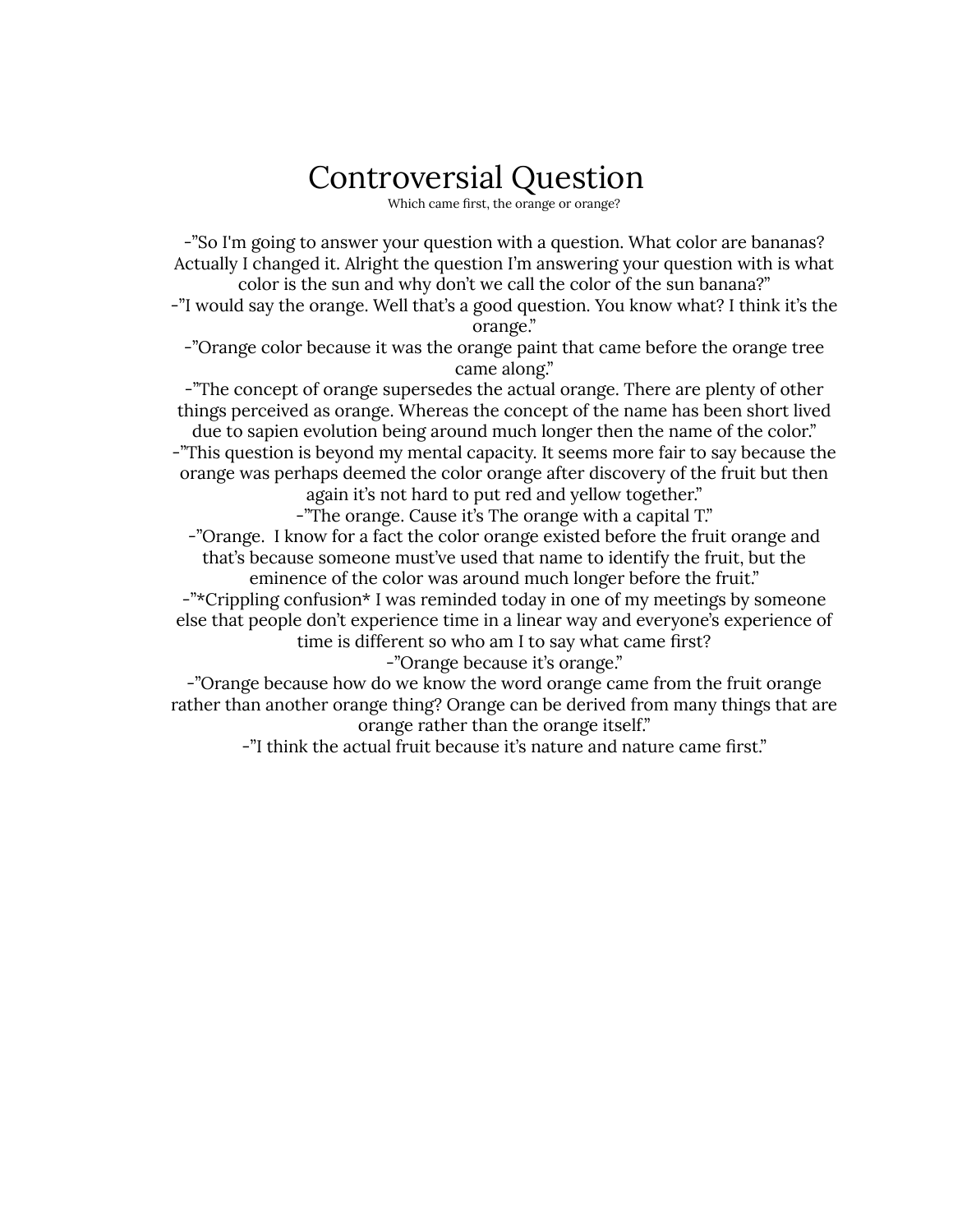| м  | к       | S.       | D            |    |       |             | E Q K U E V Z E V |        |             |    |          |     | Y. | $\times$ |
|----|---------|----------|--------------|----|-------|-------------|-------------------|--------|-------------|----|----------|-----|----|----------|
| А  | о       | R.       | U            | Υ  | F     | H           | $\times$ F        |        | R.          | s. | в        | Р   | w  | υ        |
| Р  | C.      | Ν        | ĸ            | в  |       | $\subset$ N | A                 | $\Box$ | U           | н  | н        | Υ   | v  | к        |
| J. | s.      | Q        | 0.           | R. |       | AQ.         | $\top$            | Ο.     | v s         |    | Р        | F   | P. | G        |
| R. | G       | $\times$ | J.           | P  | F.    | R.          | Н                 | E.     | W.          | N  | E        | Е   | L  | Р        |
| S. | N       | J.       | R            | s. | Ο.    | E.          | U                 | О.     | G           | N  | I        | к   | A  | в        |
| Y  | I       | D        | J.           | I  | R.    | L           | R.                | G      | U           | U  | $\times$ | z   | Ν  | T        |
| L  | т       | R.       | ×            | 1  | F.    | D.          | Y.                | U      | N.          | S. | Υ        | T   | Τ  | F        |
| в  | U       | Р        | F.           | R. | S.    | н           | Ο.                | Р      | Ρ           | I  | Ν        | G   | в  | Е        |
| c  | $\circ$ | υ        | J            | N. | Ζ.    | D           | К                 | E      | R.          | Е  | C.       | - × | z  | E        |
| 0. | в       | J.       | $\mathbf{M}$ | C. | C.    | - 5 -       | M                 | P      | D.          | J. | W        | Ν   | F. | v        |
| R. | о       | Н        | Z.           | м  | Е.    | $\top$      | Z.                | D.     | в.          |    | v z      | в   | А. | D        |
| в  | F       | R.       | U            | W  | C.    | D.          | G.                | - 5    | $\mathsf F$ | Τ  | D        | D   | н  | D        |
| A. | G       | Е        | Ν            | C. | - Y L | F           | C                 |        | J Y A       |    | Q.       | в   | Y  | N        |
| M  | т       | G        | Q            | o  | υ     | J           | V.                | $\top$ | Τ           | w  | L        | F   | I  | L        |

| agency    | baking   | dancing |
|-----------|----------|---------|
| firehouse | monopoly | outings |
| plant     |          |         |
| swords    | shopping | subaru  |